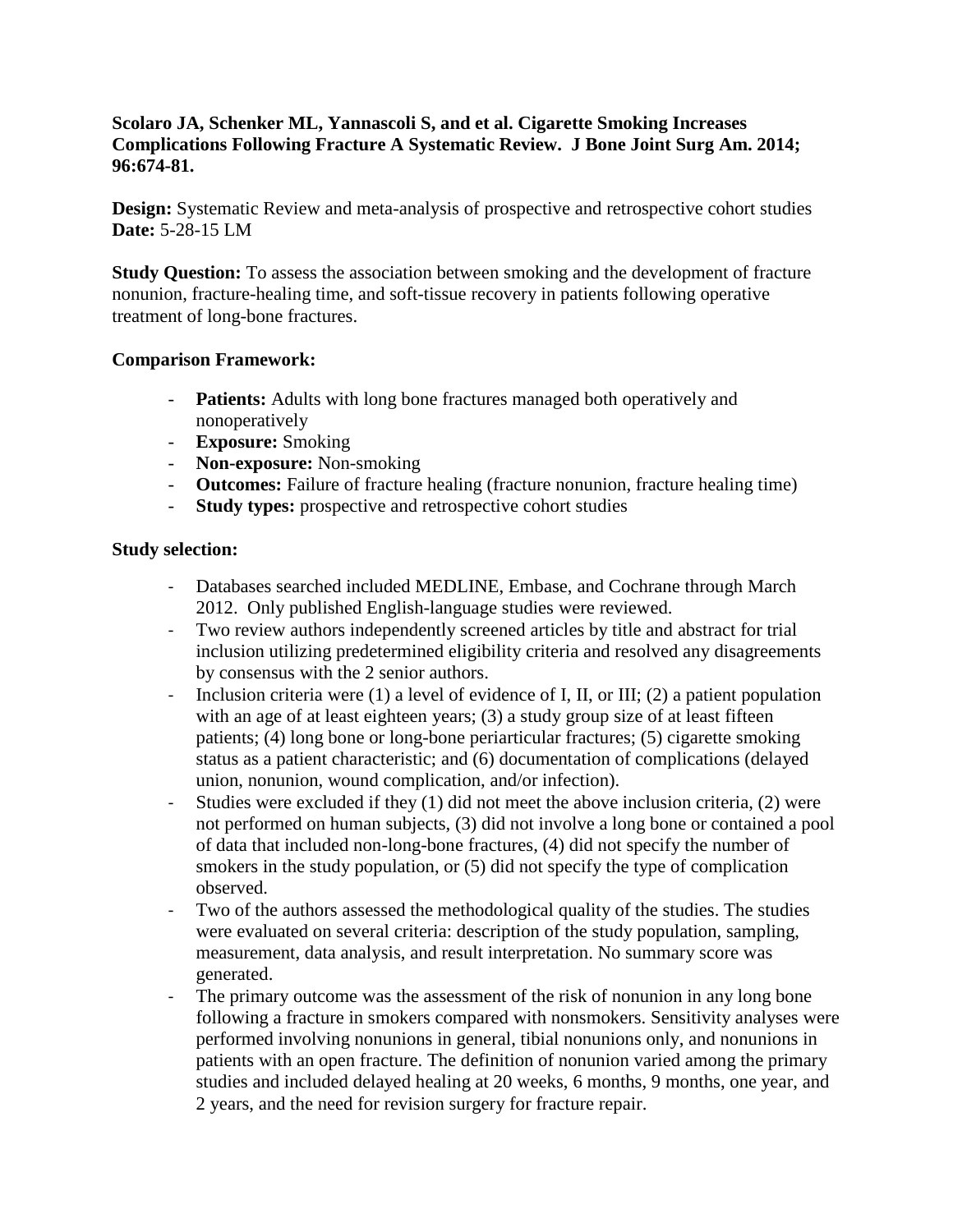- The time to union was assessed as a secondary outcome when reported in the primary studies as frequency-weighted means and group weighted standard deviations. This analysis was performed for all fractures, tibial fractures, and open fractures.
- Soft-tissue complication data were extracted for superficial and deep infections of postoperative and traumatic wounds.
- Forest plots were used to assess study heterogeneity and to provide summary estimates. A funnel plot and the Eggers intercept were used to assess publication bias resulting from small-study effects. Because of study heterogeneity, a random-effects model was utilized. A sensitivity analysis according to the level of evidence was performed to determine if higher levels of evidence could reveal significant differences that had not been identified initially.

## **Results:**

- Overall 19 studies were included, seven prospective and twelve retrospective cohort studies. These included 6374 fractures in 6356 patients, 1446 smokers and 4910 nonsmokers. Nine studies evaluated fractures of the tibia, three of the femur or hip, three of the ankle, one of the humerus, and 3 of multiple long bones. Six studies evaluated open fractures only.
- The quality analysis revealed that study populations were well described in 13 of the studies. The remaining 6 studies did not adequately describe patient comorbidities that are known to contribute to increased fracture-healing complications.
- Eleven studies adjusted for potential confounding factors with use of multivariate logistic regression.
- All studies were rated as Level II or Level III for level of evidence for prognostic studies. Level II includes retrospective studies, and lesser quality prospective studies. Level III includes case-control studies. Seven studies in this review were Level II and 12 were Level III.
- When the nonunion rate and healing time were evaluated according to the level of evidence of the studies, the weighted cumulative OR of nonunion and frequencyweighted mean healing time in smokers compared with nonsmokers did not differ significantly between studies that provided Level-II and Level-III evidence.
- Ten studies with 1221 any log-bone fractures showed that there was a significant difference in the nonunion rate following all acute fractures between smokers and nonsmokers. Smoking exposure was associated with a cumulative odds ratio (OR) of 2.32 (95% CI = 1.76 to 3.06) for developing a nonunion. The overall risk of longbone fracture nonunion was 12% (95% CI = 8% to 17%) higher in smokers.
- In the 8 studies that evaluated fracture healing times in any log bones, the mean healing time was 24.1 weeks (95% CI=17.3 to 30.9 weeks) for nonsmokers compared with 30.2 weeks (95% CI = 22.7 to 37.7 weeks) for smokers.
- Seven studies with 925 fractures showed the effect of smoking on the nonunion rate of just tibial fractures. A significant difference in the rate of tibial fracture nonunion was found between smokers and nonsmokers. The cumulative OR of developing a tibial nonunion with smoking exposure was 2.16 (95% CI=1.55 to 3.01). The risk of tibial fracture nonunion was 12% (95% CI=7% to 18%) higher in smokers.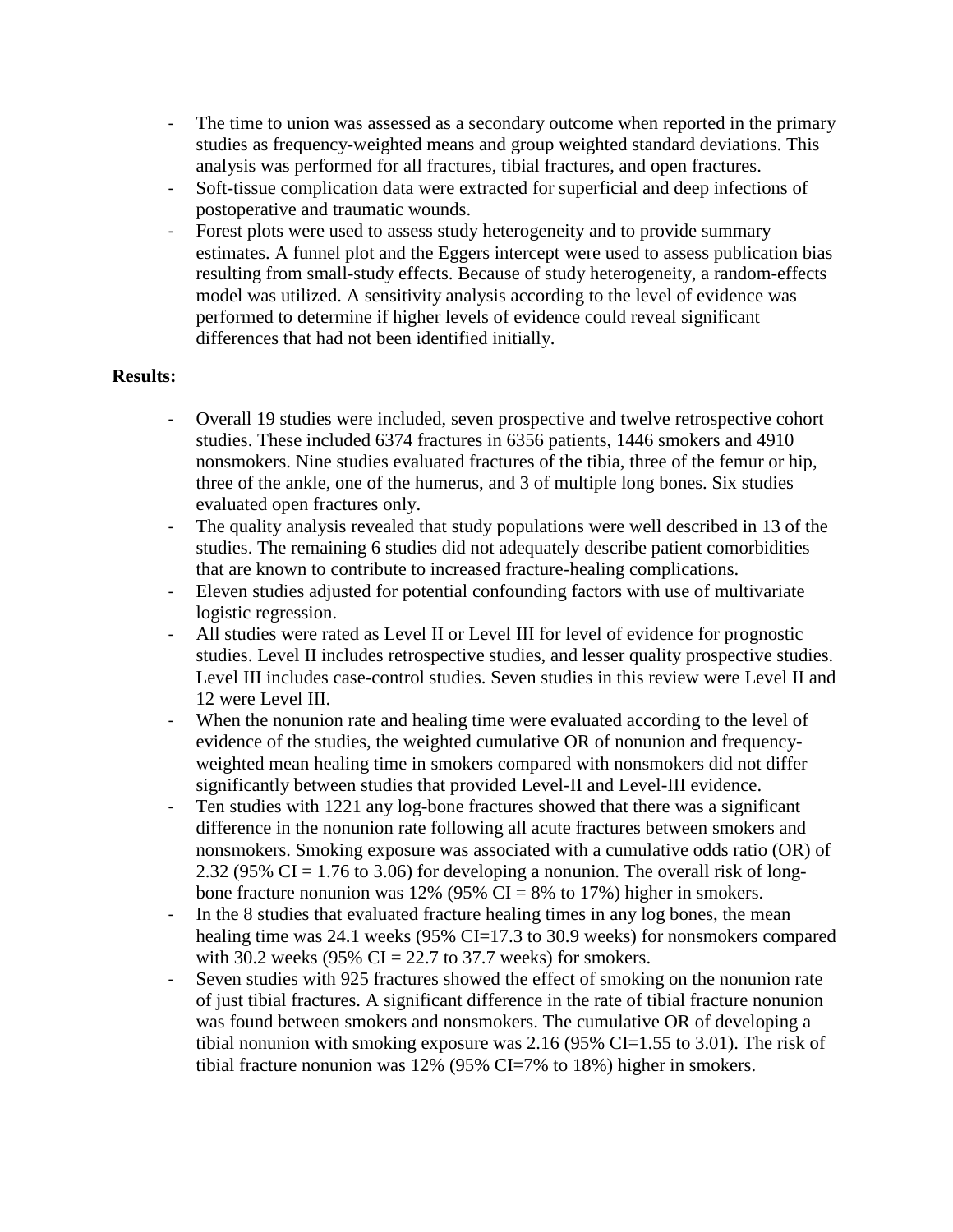- In 6 studies, the mean healing time for tibial fractures was 32.0 weeks (95% CI=23.2) to 41.0 weeks) in smokers compared with 25.1 weeks (95% CI=16.4 to 33.9 weeks) in nonsmokers.
- Four studies with 658 fractures showed the effect of smoking on the nonunion rate of open fractures. A significant difference in the rate of open fracture nonunion was found between smokers and nonsmokers. The cumulative OR of developing a nonunion of an open fracture with smoking exposure was 1.95 (95% CI=1.3 to 2.9. The risk of open fracture nonunion was 9% (95% CI=3% to 16%) higher in smokers.
- In three studies, the mean healing time for open fractures was 37.2 weeks (95%  $CI = 26.8$  to 47.6 weeks) in smokers compared with 29.1 weeks (95% CI=9.4 to 48.8 weeks) in nonsmokers.
- Three studies with 4796 fractures evaluated superficial infections in smokers. The superficial infection rate was 7% in smokers compared with 4% in nonsmokers. The cumulative OR of developing a superficial infection with smoking exposure was 1.38  $(95\% \text{ C} = 0.91 \text{ to } 2.07).$

## **Authors' conclusions:**

- The results of this review show that cigarette smoking is associated with an increased nonunion rate of long bone fractures overall, tibial fractures, and open fractures, with nonsignificant trends toward prolonged healing time and increased risk of wound infection.
- The results of this systematic review show a nonsignificant trend toward increased wound infections was observed in smokers with either open fracture wounds or postoperative wounds from orthopaedic long-bone fracture surgery.
- The data indicates that cigarette smoking affects soft-tissue structure, local blood flow, and is believed to retard bone-healing, and potentially places operative wounds and soft-tissue flap coverage at higher risk of infection.
- The inclusion of retrospective cohort studies introduces inherent risks of bias, confounding, and associations that are not improved by study aggregation or statistical analysis. One weakness of the review was the inability to account for patient comorbidities as these were not recorded or controlled for in most of the studies evaluated, but they have known effects on bone and soft-tissue healing.
- To best account for the inherent differences in the data obtained in the included studies, a random-effects model was chosen to account for the fact that the true effect of smoking would have varied among the studies on the basis of uncontrolled variables.
- The quality analysis of the presented data in the studies selected for inclusion in the review revealed that publication bias did exist in the studies evaluating tibial nonunion.
- Since tissue hemodynamics return to near-control levels when nicotine is withheld for two weeks, a role for smoking cessation therapy in the perioperative period may be warranted.
- Smoking presents substantial risks to patients with a fracture, and these potential risks need to be discussed both at the time of injury and when considering surgical fixation.